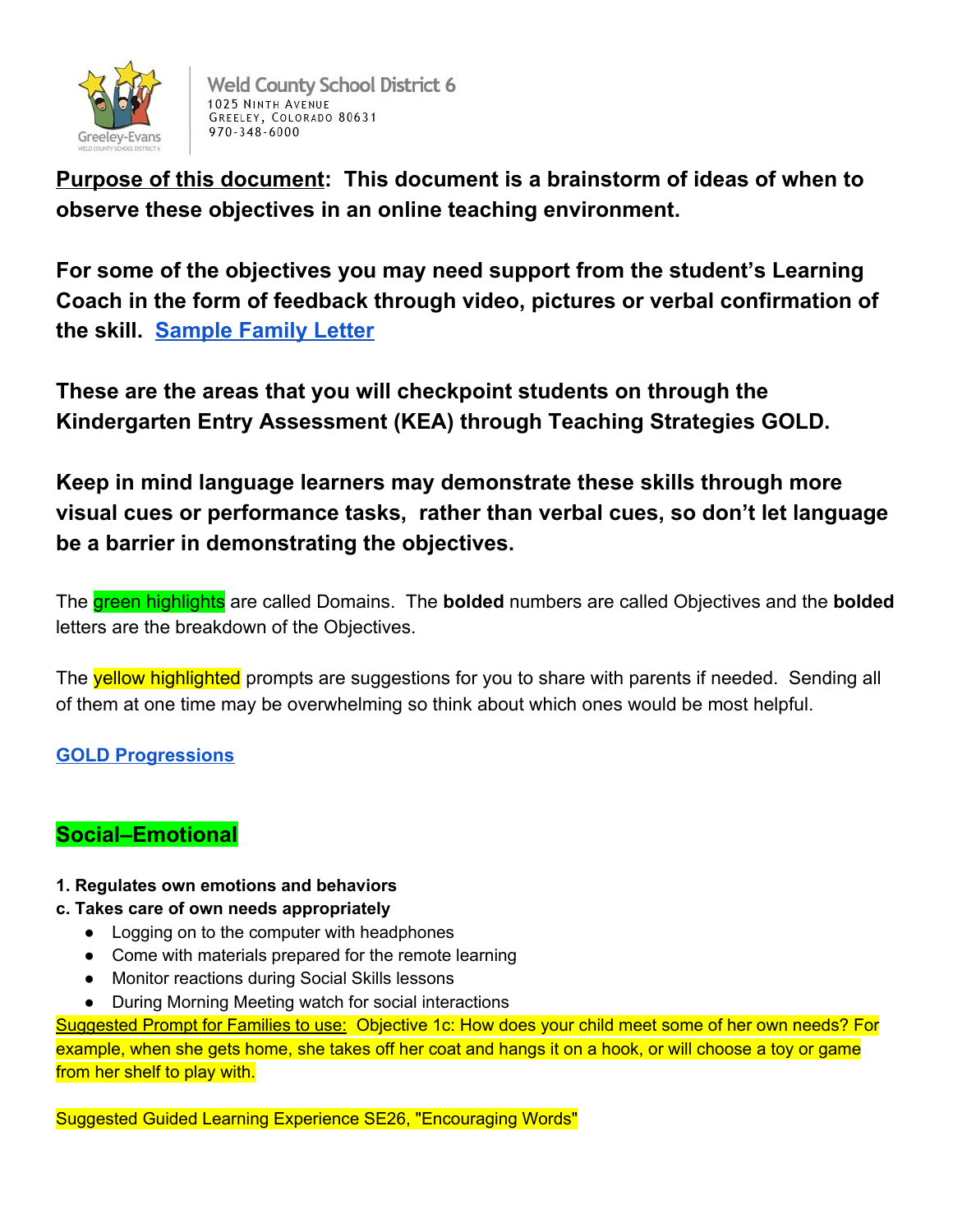## **2. Establishes and sustains positive relationships**

## **b. Responds to emotional cues**

- During Morning Meeting
- Learning Coach can inform student reactions
- Teacher can watch interaction with their Learning Coach
- Calendar time during Morning Meetings
- Being A Writer- Writing about feelings (When Sophie Gets Angry)

 Suggested Prompt for Families to use: Objective 2b: Does your child sometimes notice when someone else is angry, sad, or happy? How does she explain why the person feels that way when you ask her questions to help her figure it out? For example, she is able to tell you that her brother is sad and crying because his block tower got knocked down.

Suggested Guided Learning Experience SE13, "Feelings on the Page"

## **c. Interacts with peers**

- Small group instructional time
- Get input from the Learning Coach about how the student plays with others

 Suggested Prompt for Families to use: Objective 2c: Is your child beginning to ask other children to play with her? How does she ask to join in with something she sees other children doing? For example, if she sees two children who are playing ball at the playground, she (with your help) asks them if she can play, too.

Suggested Guided Learning Experience SE33, "Peer Interactions"

## **3. Participates cooperatively and constructively in group situations**

## **a. Balances needs and rights of self and others**

- Small group instructional time
- Get input from the Learning Coach

 Suggested Prompt for Families to use: Objective 3a: How often does your child offer to share toys, markers, or other materials when she's playing with other children? For example, while drawing next to her sister, she sometimes shares her markers and then asks for them back again when her sister is finished.

Suggested Family Mighty Minutes 03, "Musical Turns"

#### **b. Solves social problems**

- Small group instructional time
- Student input on class rules or norms
- Students suggest solutions to problems

Suggested Prompt for Families to use: Objective 3b: How is your child beginning to suggest solutions when faced with a problem with a friend or sibling? For example, when both he and his friend want to ride on the only scooter you have, he suggests, "I'm going to ride around the circle one time, then you can have a turn."

Suggested Guided Learning Experience SE21, "Family Problem Solving"

**Physical**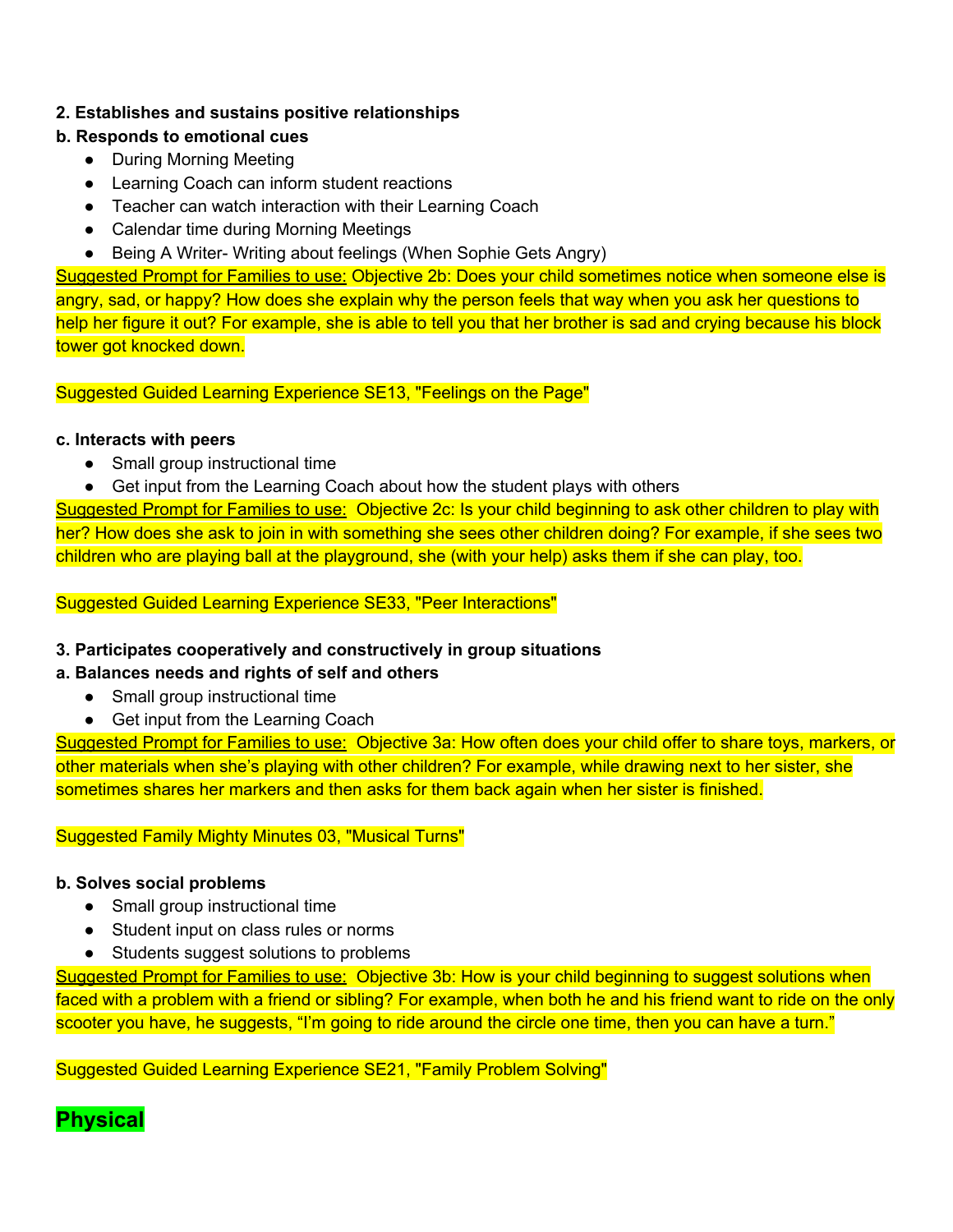## **4. Demonstrates traveling skills**

- GoNoodle time or a Simon says game
- Learning coach can send a short video of their child playing outdoors

Suggested Prompt for Families to use: Objective 4: How well can your child control her body when she moves around? For example, she can walk up and down stairs alternating her feet, climb up and down on playground equipment, or run around something that may be blocking her path.

## Suggested Family Mighty Minutes 04, "Pause, Rewind!"

## **5. Demonstrates balancing skills**

- Yoga brain breaks
- Learning Coach can send short videos
- Provide movement breaks before going into an independent learning activity

 Suggested Prompt for Families to use: Objective 5: How well does your child balance when walking or playing? For example, she can balance on a curb when you're walking down the street or jump off a low step, landing on two feet.

## Suggested Guided Learning Experience P06, "Across the Beam"

## **6. Demonstrates gross-motor manipulative skills**

● Throwing and Kicking, Catching - Learning Coach can share information through video

 Suggested Prompt for Families to use: Objective 6: How is your child able to move flexibly when using a ball or something else to throw, catch, or kick? For example, she can throw a ball to another child, toss a beanbag into a basket, or kick a ball by stepping or running up to it.

Suggested Guided Learning Experience P20, "Ready, Aim, Throw"

## **7. Demonstrates fine-motor strength and coordination**

## **a. Uses fingers and hands**

- Assign crafting tasks, lego building, virtual lunch bunch
- Ask the Learning Coach about manipulating the computer
- Observe motor skills while singing Itsy Bitsy Spider or other finger plays
- Watch eye/hand coordination when possible

 Suggested Prompt for Families to use: Objective 7a: What small movements can your child make using his hands, wrists, and fingers? For example, he can squirt water with a squirt toy, snip with scissors, string large beads, turn knobs to open doors, or do the hand motions for songs such as "Itsy Bitsy Spider."

## Suggested Guided Learning Experience P18, "Clay Creations"

## **b. Uses writing and drawing tools**

- Ask the Learning Coach about their child's ability to use writing utensils
- Small group writing observations using writing tools
- The Learning Coach can take video or photos of child writing

 Suggested Prompt for Families to use: Objective 7b: How does your child hold a pencil, pen, or crayon? To find out, you can provide your child with a tool for writing or drawing and a piece of paper and say, "Draw a picture of a \_\_\_\_\_\_\_\_." What does his grip look like as he holds the pencil?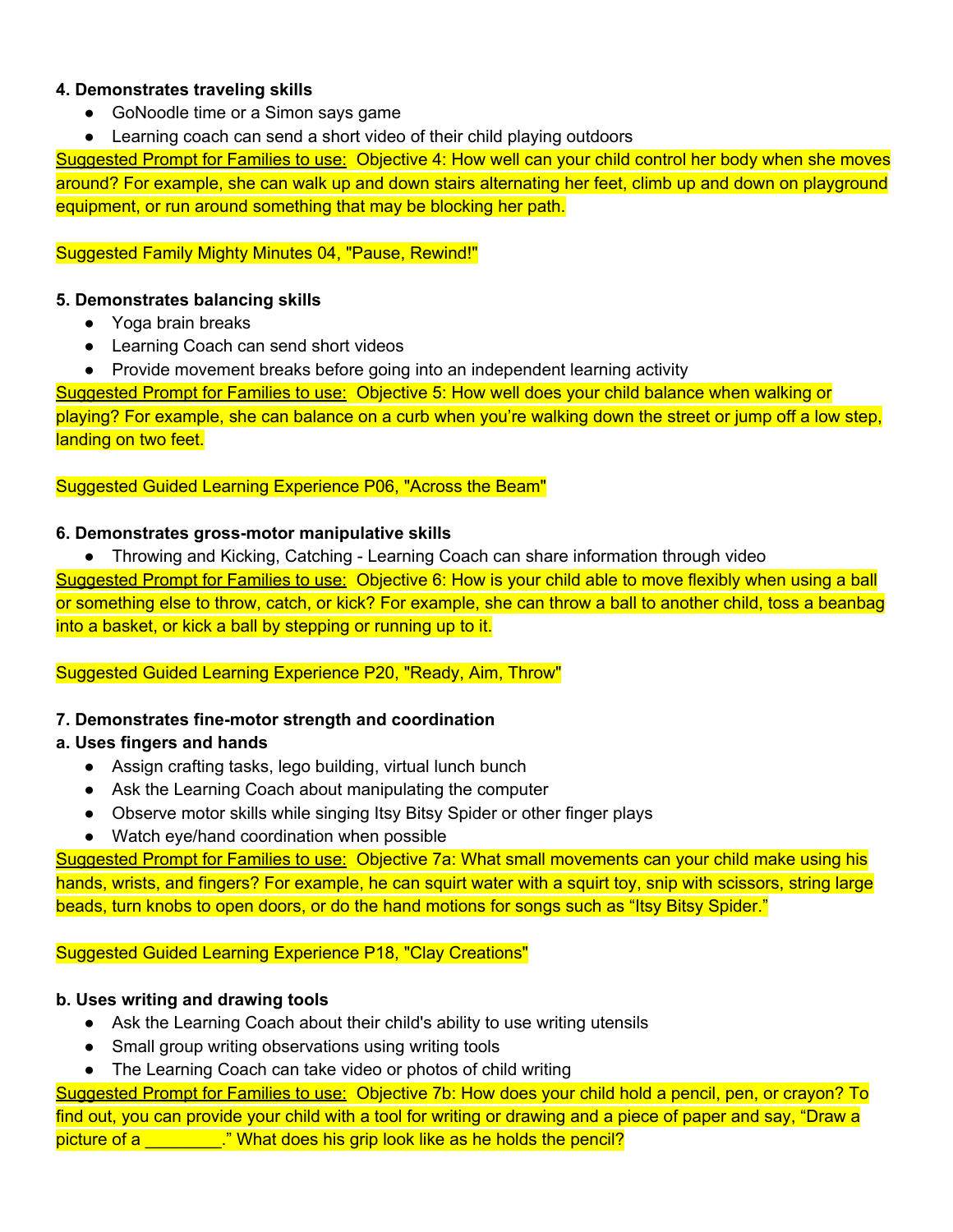## **Language**

## **9. Uses language to express thoughts and needs**

#### **a. Uses an expanding expressive vocabulary**

- Academic discourse during science/social studies
- Verbally collaboration during content rich discussions
- During writing instruction using mentor text
- Any sharing time

Suggested Prompt for Families to use: Objective 9a: What things around the house does your child name and talk about the uses of? For example, you show your child a familiar item (like an umbrella, keys, or a phone) and ask "What is this? How do you use it?," and can she tell you.

Suggested Guided Learning Experience LL17, "Student Teacher"

#### **c. Uses conventional grammar**

- ● Listen during any conversation with teacher or other students for clear speech, (developmentally appropriate grammar, uses appropriate vocabulary such as grandma instead of gum-gum, pronounces all parts of the word from beginning sound to ending sounds, can be understood by the listener)
- Sentence length, 4 6 words sentences or more complex sentences

 Suggested Prompt for Families to use: Objective 9c: How well does your child use complete four- to six-word sentences? For example, she says things like "I want two books," or "We are going to the zoo."

#### Suggested Family Mighty Minutes 84, "Story Starters"

#### **d. Tells about another time or place**

- Anytime there is a sharing time (social studies, writing circle)
- Recounts a story from their life experiences

 Suggested Prompt for Families to use: Objective 9d: With your help, how is your child able to tell stories about other times and places? What logical order do you notice in her stories? Does she include major details? To find out: Say, "Tell me about what you did at Jacob's birthday party last weekend," or "What did you play at the park yesterday with Grandma?," or "What did you do with the babysitter while we were out?" How does she respond? (Note that you may need to offer prompts such as "What happened next?" or "Who was with you?")

#### Suggested Guided Learning Experience LL86, "Stoplight Stories"

## **10.Uses appropriate conversational and other communication skills**

#### **a. Engages in conversations**

- One on one conference time
- Listening during student conversations

 Suggested Prompt for Families to use: Objective 10a: How well does your child have back-and-forth conversations of at least three exchanges? For example, she can have conversations that are similar to this: Child: I want to go to the park. You: We can go after lunch. Child: Can we go on the slide when we're there? You: Sure, if it's not wet from the rain. Child: I hope that Max is at the park, too. You: I think Max is away with his family. Child: Oh. Maybe Julie will be there, then.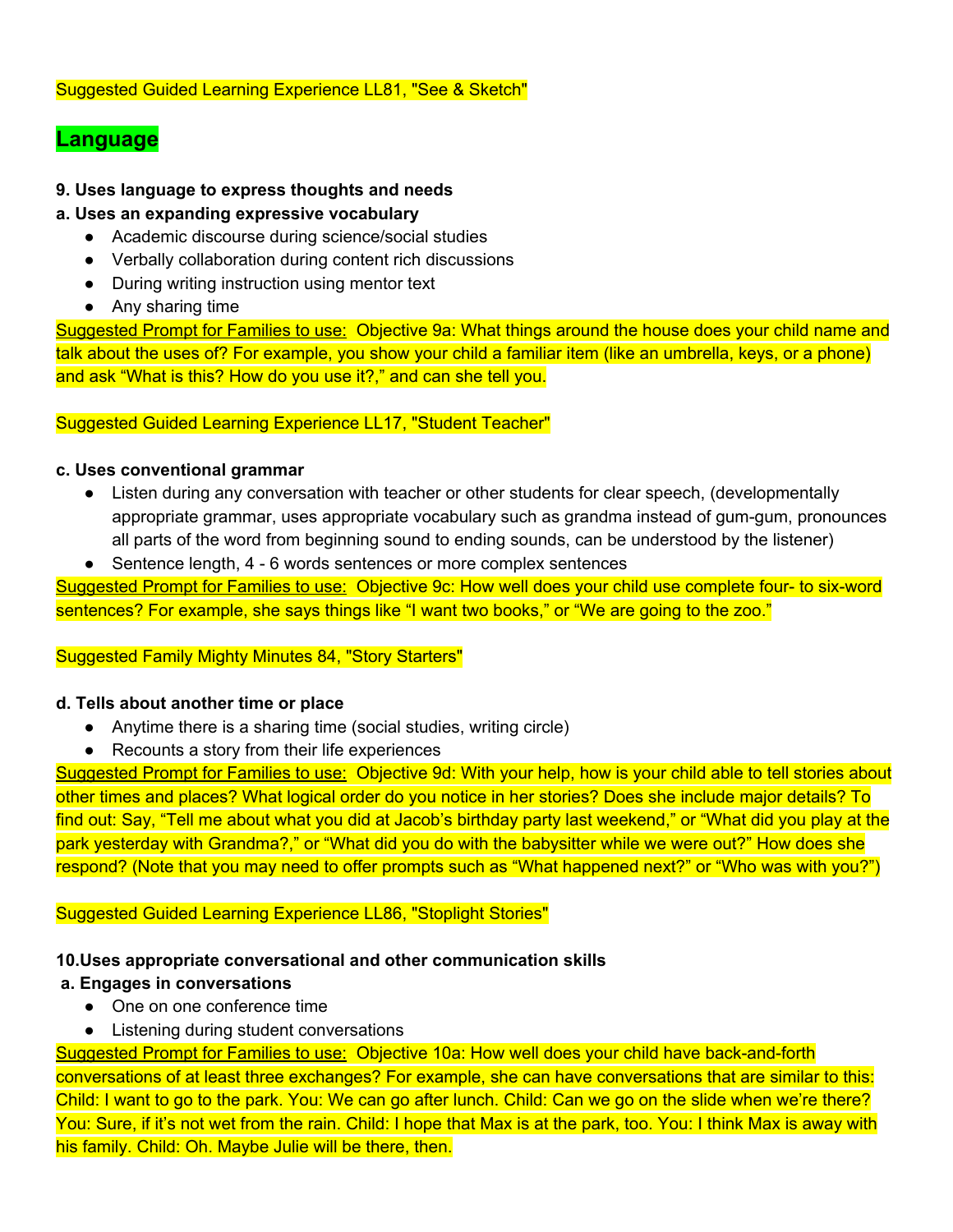## Suggested Guided Learning Experience SE32, "Microphone Moments"

# **Cognitive**

## **11. Demonstrates positive approaches to learning**

## **b. Persists**

- Observe during one-on-one interactions
- Have Learning Coach send video or talk about how it is going during independent work time
- During writing are they able to appropriately continue with the task without giving up?
- During small group time observe the student's ability to stay on task

 Suggested Prompt for Families to use: Objective 11b: How is your child beginning to think about and try activities that are challenging for him? For example, he searches through the magnetic letters stuck to the refrigerator to find the ones that spell his name.

#### Suggested Guided Learning Experience SE01, "Playtime Goals"

#### **c. Solves problems**

- Ask students at one-on-one time how they are doing to observe their problem solving skills
- Watch during RMSE using the questions and extend as problem solving questions
- Ask "What would you do?" questions about how to solve problems (Students can draw a solution.)
- Watch for visual problem solving skills during instructional time, and morning meeting time

 Suggested Prompt for Families to use: Objective 11c: When your child has a problem, how does she figure out a solution, sometimes with your help? For example, she completes a simple puzzle by deliberately choosing the pieces that fit without having to try out every piece to see whether it will work.

#### Suggested Guided Learning Experience M26, "Puzzling Tangrams"

#### **d. Shows curiosity and motivation**

 ● Observe students interests in content areas, or morning meeting; are they asking questions?, seeking answers?, adding to conversation?

Suggested Prompt for Families to use: Objective 11d: How is your child beginning to show interest in learning about different topics and ideas? For example, she chooses a book about storms at the library after asking you questions during a recent thunderstorm.

#### Suggested Guided Learning Experience LL60, "Topic Talk: Nonfiction Book"

#### **e. Shows flexibility and inventiveness in thinking**

- Learning Coaches can send a video of students at independent social studies or during art time
- Monthly STEM/craft project/ inquiry projects

 Suggested Prompt for Families to use: Objective 11e: How does your child use her imagination or think of creative ideas while she plays or during her daily routines? For example, she strings wooden beads into a necklace to wear while she's pretending to be the "mommy."

Suggested Guided Learning Experience M16, "Explorers Through and Through"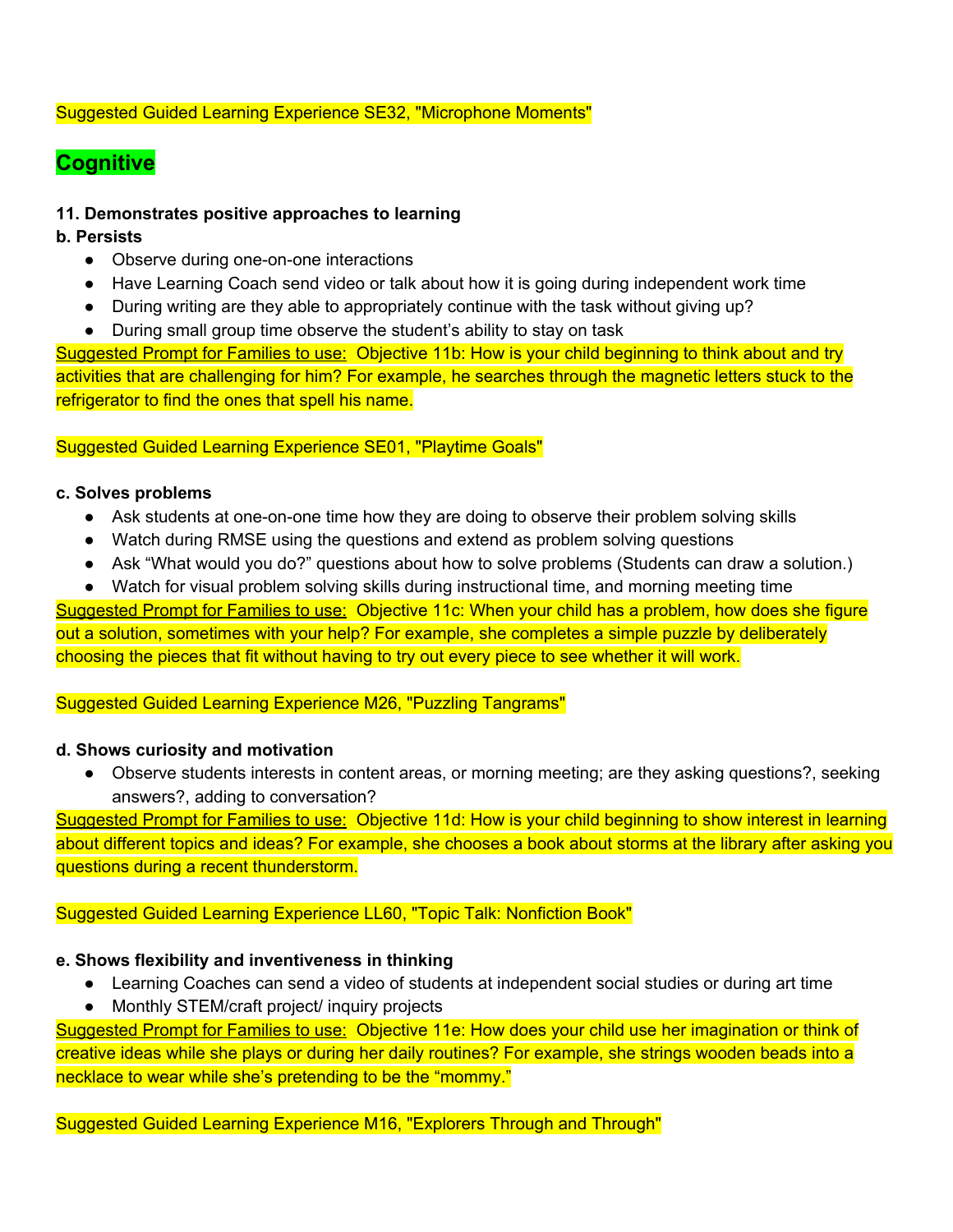## **12. Remembers and connects experiences**

## **b. Makes connections**

- Morning Meeting
- Students sharing their own experiences after mentor text during writing
- During Content time

 Suggested Prompt for Families to use: Objective 12b: When have you noticed your child beginning to take what he's learned during his everyday experiences and use the information another time? For example, after he sees a police officer demonstrating traffic-directing signals, he uses the same signals later when he's on the bike track.

Suggested Guided Learning Experience SE14, "Handy Helpers"

# **Literacy**

## **15. Demonstrates phonological awareness**

## **b. Notices and discriminates alliteration**

- Observe during Heggerty instruction
- Morning meeting time Use student names to match another word that begins the same way

 Suggested Prompt for Families to use: Objective 15b: How well does your child notice that some words begin the same way? (Note: you may need to offer prompts to help.) To find out: Say, "Let's play a game. I will say some words, and if you think they all begin with the same sound, stand up. If they don't all begin with the same sound, sit down. Let's do one together: boy, box, balloon. [Stand up.] We stood up because those words all begin the same way. Let's try another one."

Suggested Guided Learning Experience LL29, "Beginning-Sound Box"

#### **c. Notices and discriminates smaller and smaller units of sound**

- ● Use Dibels First Sound Fluency and Phoneme Segmentation Data (Benchmark and Progress Monitoring)
- Observe during RMSE lessons
- Lexia Care 5 Data

 Suggested Prompt for Families to use: Objective 15c: How well is your child beginning to understand that words can be made up of separate syllables? To find out: Say, "Let's play a clapping game. We're going to clap each of our names together." Clap the syllables in her name as you say it. Try up to six names. How many names is she able to clap the syllables for?

#### Suggested Guided Learning Experience LL77, "Word Play"

## **16. Demonstrates knowledge of the alphabet**

## **a. Identifies and names letters**

- Kindergarten Testing (Letter names)
- Dibels Letter Naming
- Writing/handwriting

 Suggested Prompt for Families to use: Objective 16a: How many letters can your child recognize and name? To find out: Create a set of alphabet cards. Select the letters in his name and add a few more to total 10. Spread the letters out on the table (not in order) and say, "Look at all these letters! When you find a letter you know, tell me what it is and then turn the card over."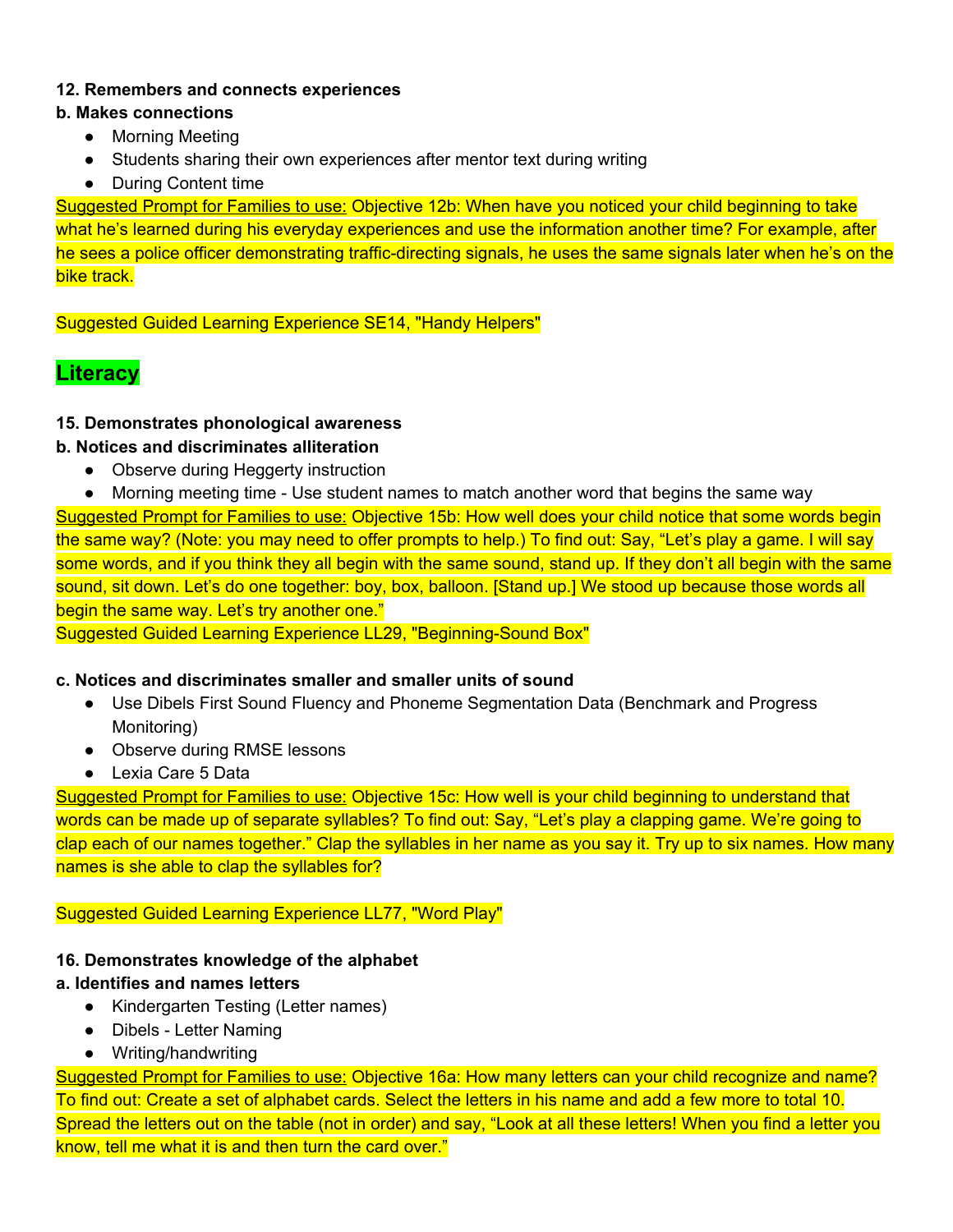#### Suggested Guided Learning Experience LL44, "Type & Seek"

## **17. Demonstrates knowledge of print and its uses**

## **a. Uses and appreciates books**

 ● Have students share a favorite book and tell about the pictures during a sharing time Suggested Prompt for Families to use: Objective 17a: What features of a book does your child know (title, author, illustrator)? Can she connect any books to their authors? For example, she chooses Green Eggs and Ham and says, "I want to read this Dr. Seuss book today."

Suggested Guided Learning Experience LL53, "Read With Me: Fiction"

## **b. Uses print concepts**

- Have Learning Coaches send a video of students interacting with a text while reading with them
- Tracking during small RMSE groups
- Do they understand how to hold a book?
- Are students recognizing word lengths or identifying letters and sounds in the print
- Do they makeup a story for the texts or pictures to show they understand text to picture correlation

 Suggested Prompt for Families to use: Objective 17b: How often does your child show you where to start reading and/or the direction to follow on the page? To find out: Open a simple picture book that has print on both the left and right pages. Hold the book so that he can easily see the pages. Ask, "Where should I start reading?"

## Suggested Guided Learning Experience LL11, "Read Aloud, Teach Along"

## **18. Comprehends and responds to books and other texts**

## **a. Interacts during read-alouds and book conversations**

- Interactive Read Aloud
- RMSE comprehension questions

 Suggested Prompt for Families to use: Objective 18a: What questions is your child beginning to ask and answer when you read together? How does he use the pictures to understand the story? To find out: Read a few pages of a simple book. Ask a few open-ended questions, such as "What happened on this page?" or "Why do you think \_\_\_\_?"

## Suggested Guided Learning Experience LL36, "Ask & Answer: Storybook Tales"

#### **b. Uses emergent reading skills**

● RMSE reading groups

 Suggested Prompt for Families to use: Objective 18b: With your help, how does your child pretend to read familiar books (e.g., using language from the story, describing what's happening, using pictures to talk about the order of events)? To find out: Ask him to choose a familiar book to read to you. If he says he can't read it, let him know that it's okay to pretend to read it. As he pretends to read, ask questions if needed, such as "What happened on this page?"

Suggested Guided Learning Experience LL43, "Sharing a Story"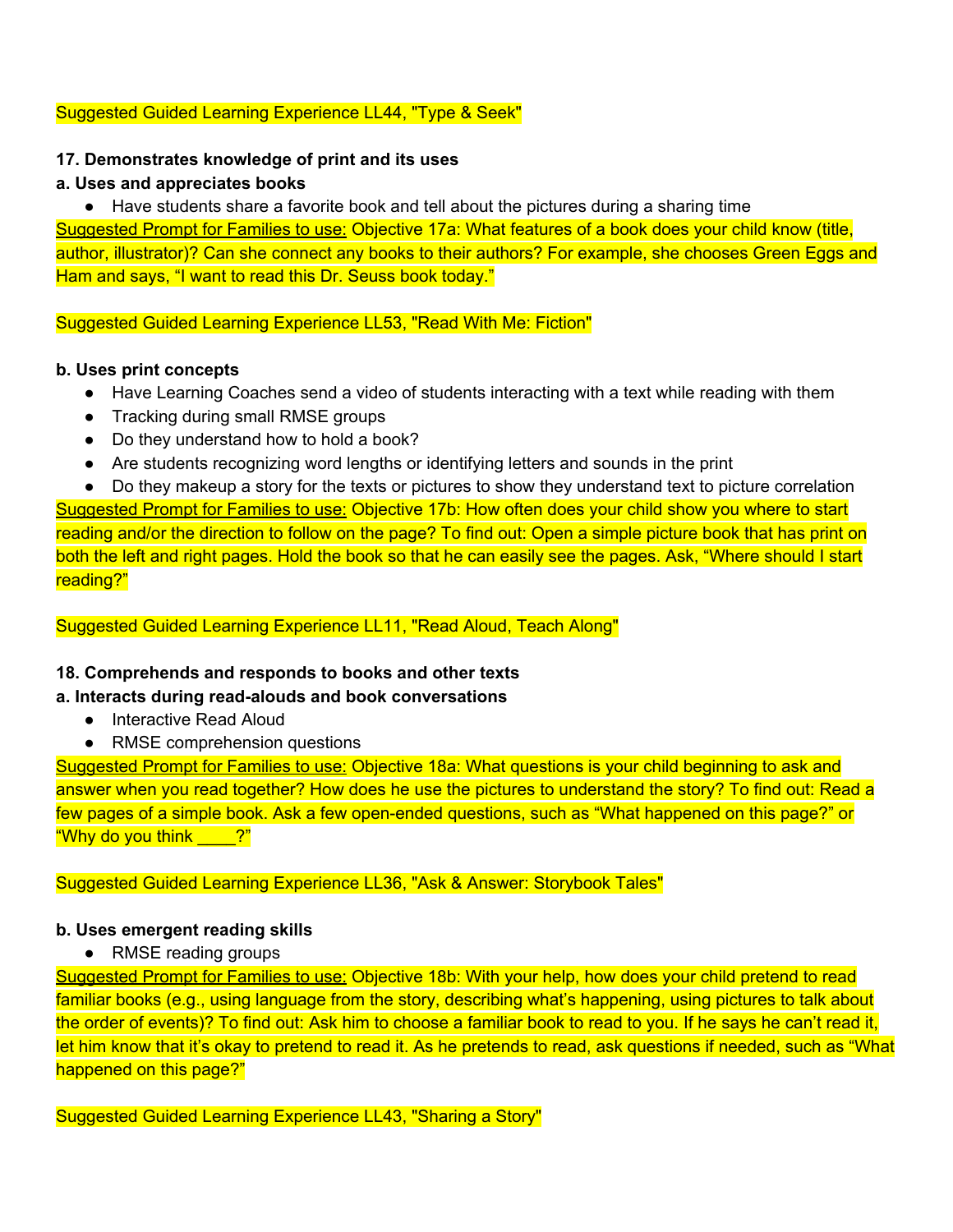#### **c. Retells stories**

- During RMSE instruction
- Can they tell life stories during morning meeting times?
- Lexia Core 5 Data Retelling stories using the pictures

 Suggested Prompt for Families to use: Objective 18c: With your help, how does your child retell a familiar story or tell you about the text in a nonfiction book? How does she use the pictures as prompts? To find out: Ask her to tell you a story from a familiar book. Tell her she can look at the pictures to help her remember what happens. Ask questions if needed, such as "What happened next?" or "Then what happened?"

Suggested Guided Learning Experience LL62, "Story Retelling"

## **Mathematics**

## **20. Uses number concepts and operations**

- **b. Quantifie**s
	- Counting Objects AMC Concept #1
	- Recognizing small groups AMC Concept #4
	- Small group EngageNY
	- ST Math Data Making numbers and matching numbers

 Suggested Prompt for Families to use: 1. Objective 20b: With your help, how well can your child make sets of 6–10 objects and talk about the groups using words like more, less, or the same (equal)? For example, he tosses 10 balled-up socks at a toy hoop on the floor. When three land outside, he says, "More went inside."

#### Suggested Guided Learning Experience M48, "Interlocking Towers"

 Suggested Prompt for Families to use: 2. Objective 20b: With your help, how well does your child count all or count on (adding on to the number already counted) to find out how many? To find out: Create a set of dot cards, one for each number from 1–10. Ask her to choose a card and count the number of dots. Choose another card and say, "I wonder how many dots we have altogether. We know your card has four dots. Instead of counting them again, I'm just going to add my dots to yours by starting at four. Four, five, six, seven. We have seven dots altogether. Now you can take a turn."

#### Suggested Guided Learning Experience M44, "Down at the Pond"

#### **c. Connects numerals with their quantities**

- Small Group EngageNY
- ST Math Data
- Counting Objects AMC Concept #1

 Suggested Prompt for Families to use: Objective 20c: What numbers can your child recognize and name? How well can he connect each number to a set of counted objects? To find out: Write numbers to 10 on index cards or small pieces of paper. Put them on the table in random order and ask him to pick up a number he knows and tell you what it is. Next, show him a collection of small objects (e.g., paper clips, buttons, blocks). Say, "Now, when you pick a card, you can tell me what the number is and then count out that many [buttons] to go with it."